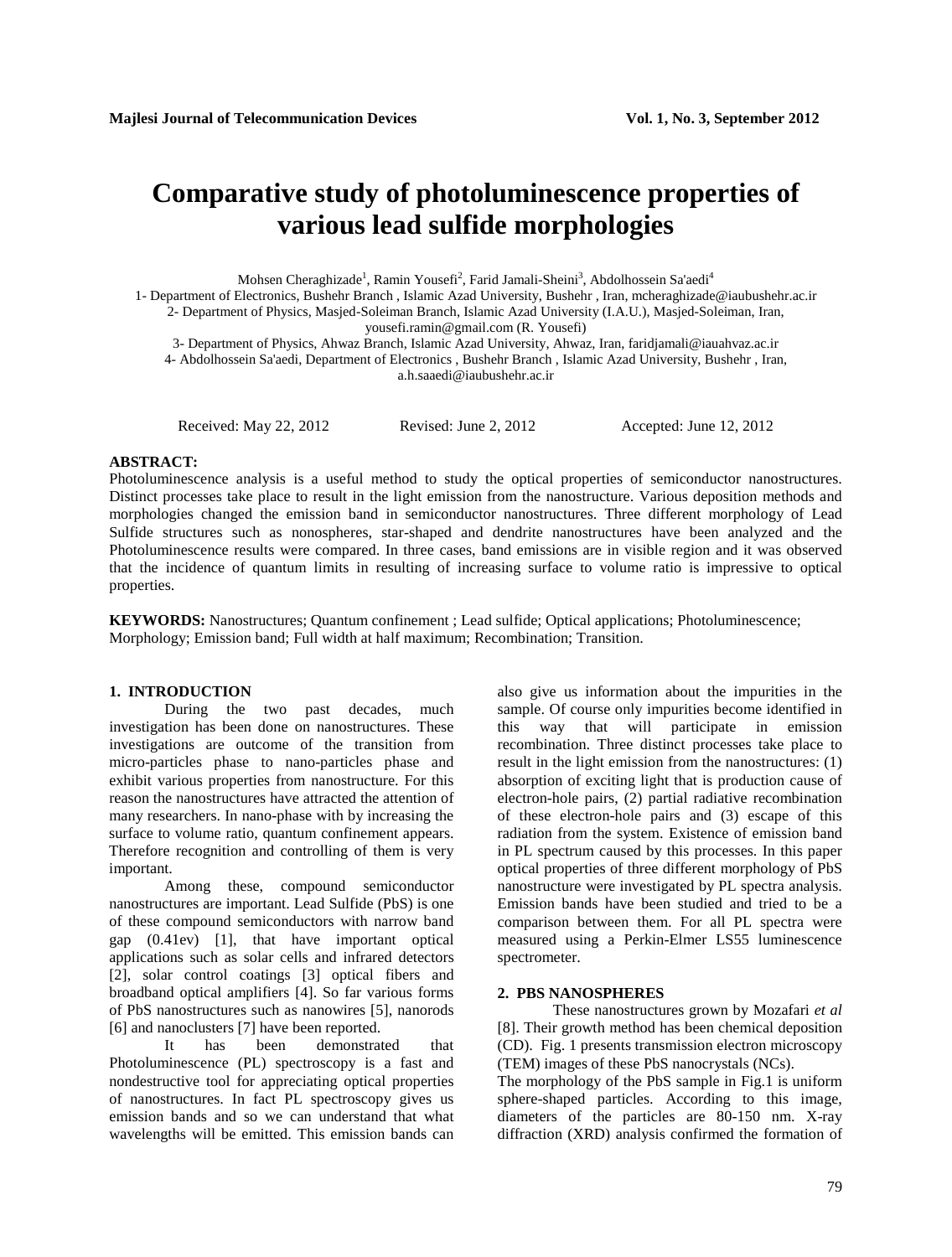### **Majlesi Journal of Telecommunication Devices Vol. 1, No. 3, September 2012**

PbS nanoparticles. Also in this work, effects of heat treatment on physical, microstructural and optical characteristics of PbS NCs were investigated. Fig. 2 shows the PL spectra of deposited PbS NCs.

PL spectra were recorded at the excitation wavelengths of 328 nm. A strong and narrow band with high intensity centered at 657 nm (1.89 eV and red region from visible wave spectrum) which come from the recombination of electrons in singly occupied oxygen vacancies with photoexcited holes [8].



**Fig. 1**. TEM image of the synthesized PbS NCs.

Full width at half maximum (FWHM) for this band is about 11.44 nm. PL result shows that with increasing temperature Followed heat-treatment, the bands were shifted toward the larger wavelength that is a red shifting. The red shifting of emission band can be explained by the thermal expansion phenomenon. It has been reported that this kind of band edge luminescence arises from the recombination of excitons and/or shallowly trapped electron-hole pairs. The apparent red-shift and the strong peak are also indicative of the size quantization attributed to quantum confinement of charge carriers in the restricted volume of the nanoparticles [1]. Also peak intensity was increased. This relative increase of the PL intensity with the increase in the heat-treatment temperature, suggested the depletion of the grains which plays a major role in increasing defect densities. In other words, this gradual increase of PL emission intensities revealed a significant reduction in the surface/volume ratio of heat-treated samples [8].



**Fig. 2**. PL spectra of different samples before and after heat treatment.

With increase in the heat-treatment temperature, the FWHM also was decreased, which indicates better crystallinity of the PbS NCs heated at 550 <sup>o</sup>C, because heat-treatment improved the texture of the NCs and decreasing the crystal defects [9].

# **3. PBS STAR-SHAPED NANOSTRUCTURES**

These nanoparticles grown by Yousefi *et al* [10]. Their growth method has been hydrothermal method. Fig. 3 (a, b) presents Scanning Electron Microscopy (SEM) images of this PbS nanoparticles. This metal sulfide was then added to the ABS copolymer in order to increase its thermal stability. The morphology of them is star-shaped. According to these images, the length and diameter of the trunks are 2-3 µm and 400–600 nm, respectively.

Fig. 2c shows the SEM image of ABS/PbS nanocomposite that proved that the nanostructures were dispersed in the ABS matrix regularly. Fig. 2d is a cross sectional SEM image of the ABS/PbS nanocomposite, that confirms the presence of PbS in the copolymer. XRD analysis confirmed the formation a pure face-centered-cubic PbS structure with a lattice constant  $a = 5.941$  Å, in agreement with the literature value (JCPDS card No. 77–0244).

Fig. 4 shows the Room temperature PL spectra of starlike and ABS/PbS PbS structures. PL spectra (4a) for star-like PbS were measured at the excitation wavelengths of 353 nm and other (4b) for ABS/PbS PbS structures were measured at the excitation wavelengths of 340 nm. The PL spectrum for star-like PbS nanostructure consists of one strong peak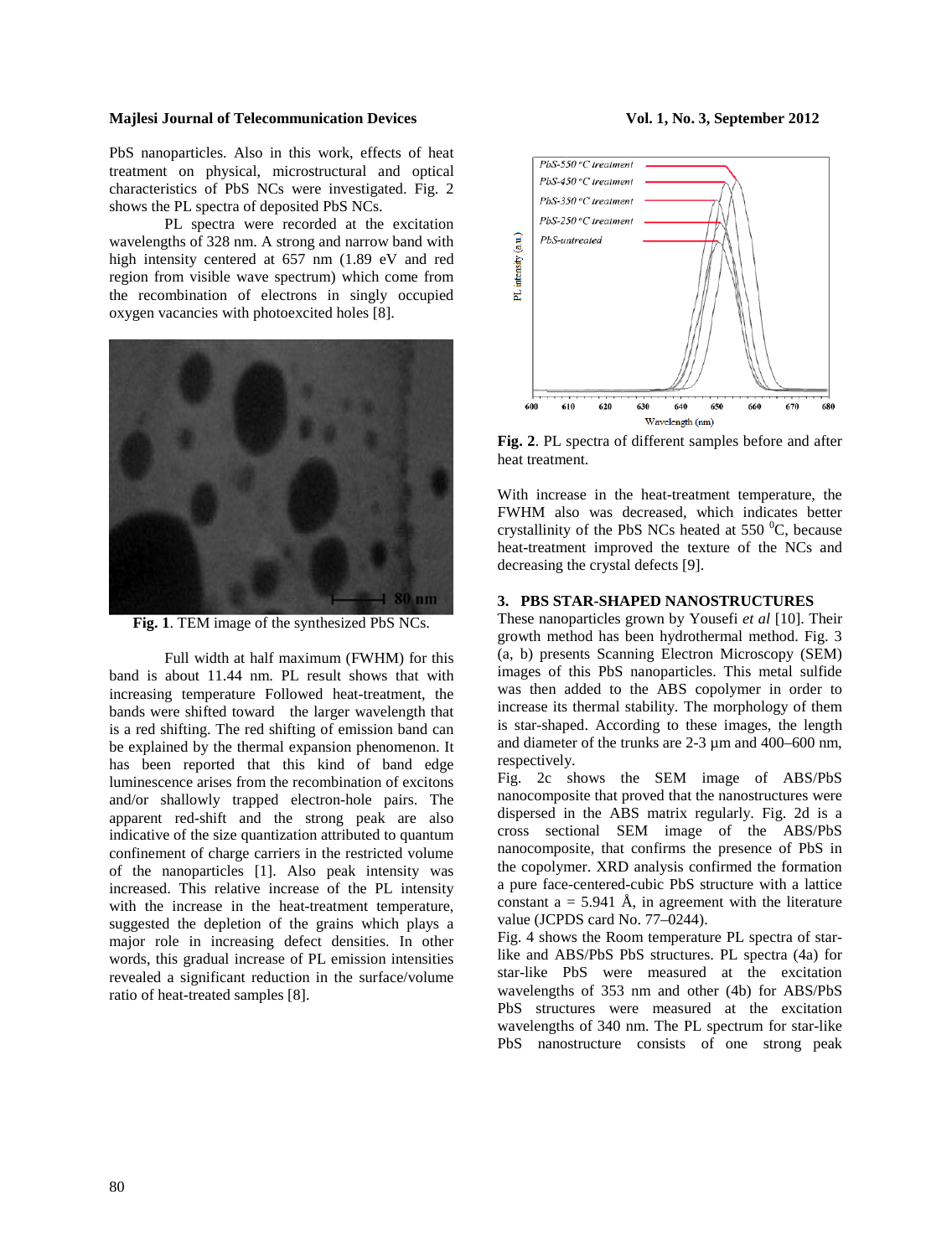**Majlesi Journal of Telecommunication Devices Vol. 1, No. 3, September 2012** 



**Fig. 3**. SEM images of (a) and (b) as synthesized starshaped PbS nanocrystals, (c) ABS/PbS nanocomposite and (d) cross sectional SEM image of ABS/PbS nanocomposite.

(3.08 eV and visible region), that can be ascribed to a high level transition in PbS semiconductor crystallites. FWHM for this emission band is about 8 nm. The PL spectrum for ABS/PbS PbS structures consists of one strong peak at 407 nm (3.05 eV and visible region). This kind of band edge luminescence arises from the recombination of excitons and/or shallowly trapped electron-hole pairs [10]. FWHM for this emission band is 12 nm. With decrease of the excitation wavelengths, band emission in PL spectra has the red shift.



**Fig. 4**. Temperature PL spectra of (a) star-like PbS and (b) ABS/PbS nanocomposite.

# **4. PBS DENDRITE NANOPARTICLES**

These nanoparticles grown by Xiong *et al* [11]. Their growth method has been solvothermal method in a mixed solution made of ethylenediamine (en) and distilled water. Fig. 5 (a, b and c) presents field emission scanning electron microscopy (FESEM) images of this PbS nanoparticles. The morphology of them is dendrite. The diameters of the branches are 650–680 nm.



**Fig. 5**. FESEM images of the products prepared at reaction for 48 h at 220 °C.

Of course in this work by varying the experimental conditions such as the reagent ratios, the volume ratio of ethylenediamine and water, and the reaction temperature, PbS nanoparticles with controllable morphologies were conveniently obtained using our proposed method. XRD analysis confirmed the formation of PbS. The reflection peaks of the different products can be indexed as face-centered-cubic (fcc) rock-salt-structured PbS with a lattice constant of *a* = 5.926 Å, which is in good agreement with the literature values (JCPDS Card No. 05-592, *a* = 5.936 Å).



**Fig. 6**. PL spectrum of PbS dendritic structures.

Fig. 6 shows the Room-temperature PL spectra of deposited PbS dendritic structures. PL spectra were measured at the excitation wavelengths of 360 nm. A sharp and strong peak at 433 nm (2.86 eV and violet region from visible wave spectrum) is observed. Emission bands at 433 nm are usually related to the transition of electrons from the conduction band edge to holes, trapped at interstitial Pb<sup>2+</sup> sites. FWHM for